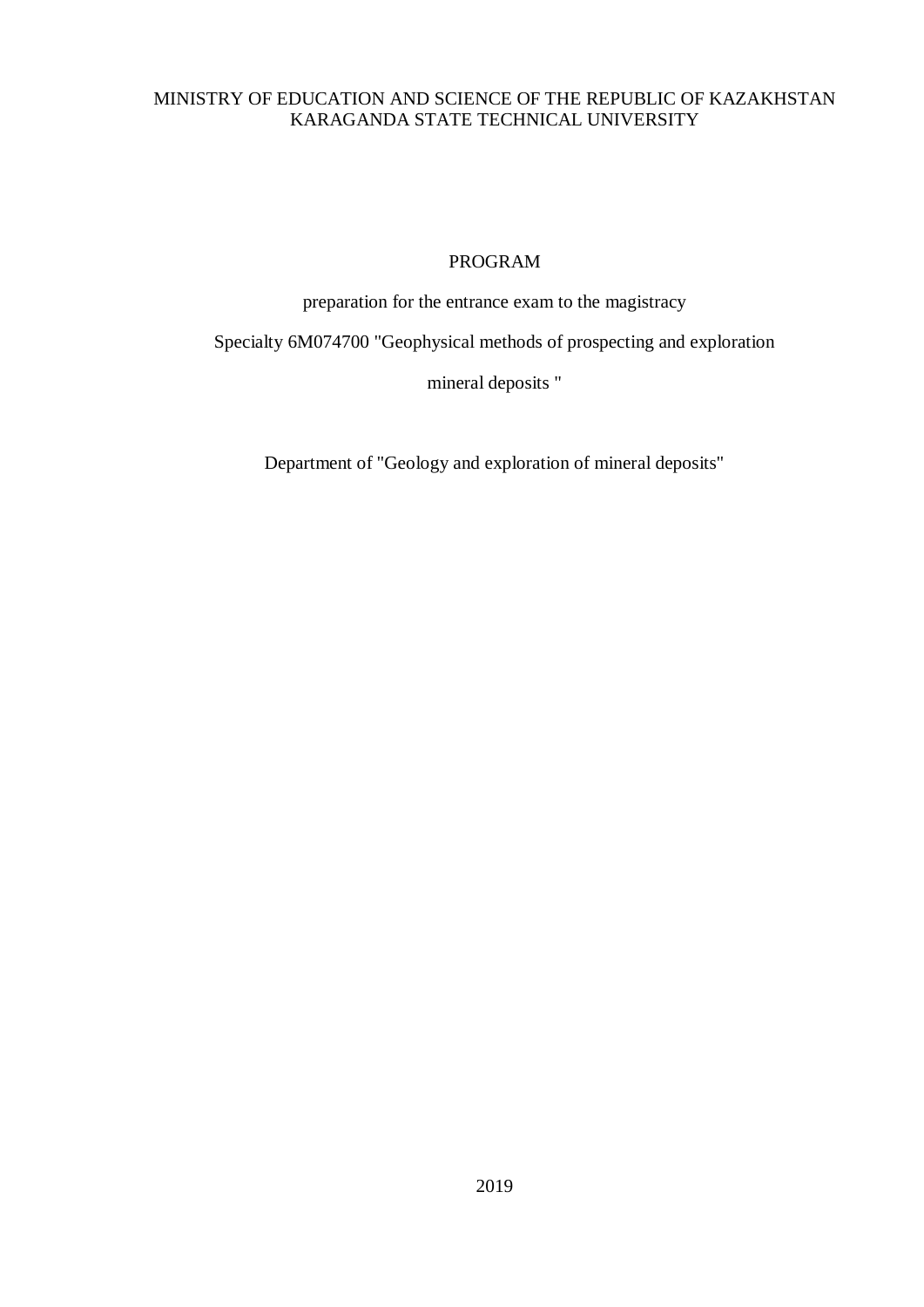# Foreword

The entrance exam program is developed: teacher Kaskataeva K.B.

Discussed at a meeting of the department

Minutes No. Dated May 2019

Head Department \_\_\_\_\_\_\_\_\_\_\_ Portnov V.S. "\_\_\_\_" \_\_\_\_\_\_\_\_\_\_\_ 2019